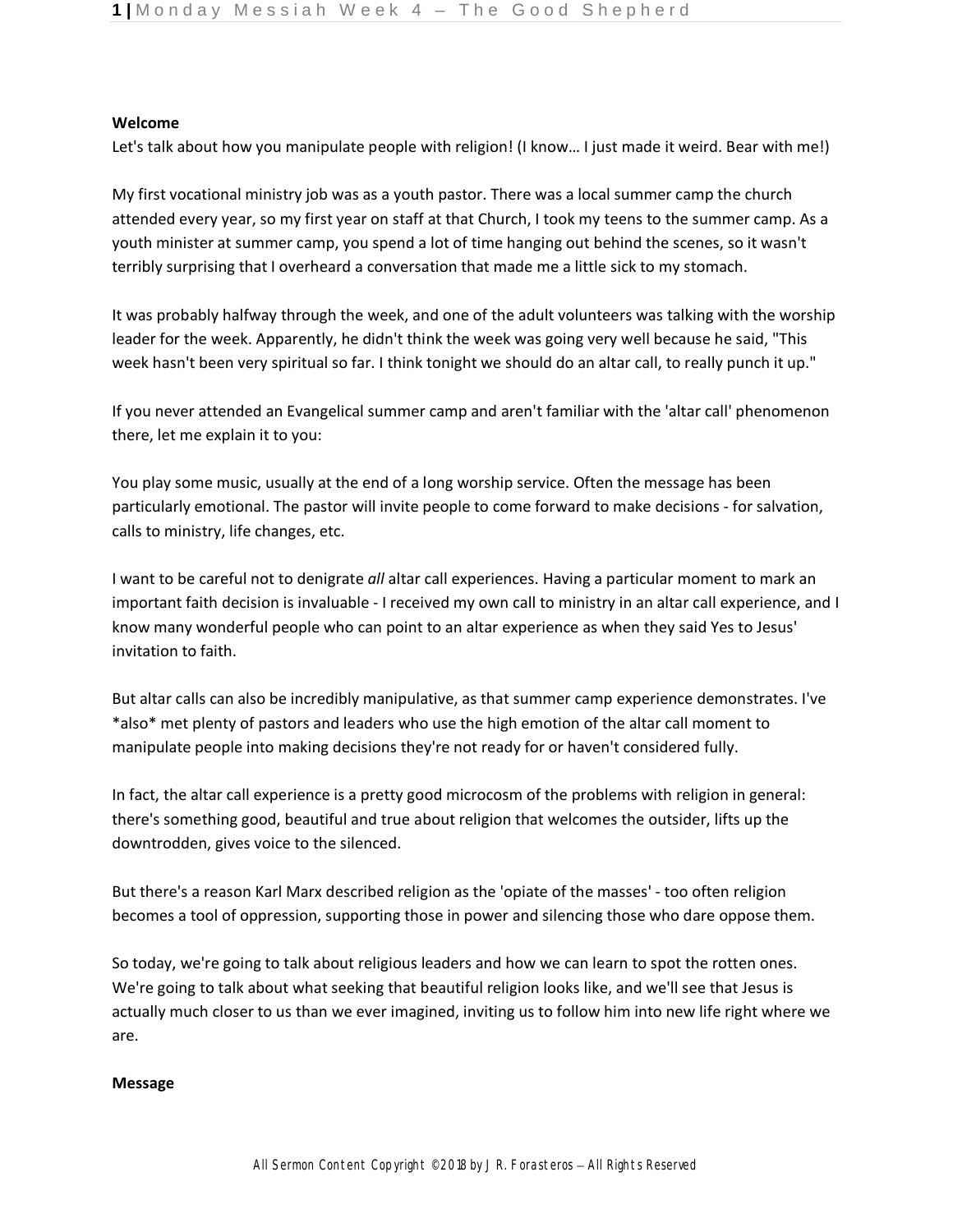In this season after Easter, we're working through the "I Am" statements Jesus made in the Gospel of John. "I Am" is a translation of Yahweh, the name of God. Throughout John's Gospel, Jesus makes it clear he's God by calling himself "I Am". But he also makes statements like "I am the Way" or "I am the resurrection" to reveal what it means that he is God.

Our series is called "Monday Messiah" because what Jesus reveals to us about his godhood. Jesus came not just for our religious experiences - our Sunday mornings. He came for our everyday lives. That's why he uses images like sheep, vines and bread - though they're strange to us, they were part of the everyday lives of Israel. So we're asking how Jesus matters in our everyday lives. What difference does Jesus make on *Monday*?

[Scripture Slide] Today, Jesus claims to be the 'Good Shepherd'. This is one of images that's much less familiar to us than it would've been to his listeners. If we're familiar with anything down here in Texas, it's cows - and cows and sheep are very different. Cowboys and cowgirls drive cattle from behind. You can shout and prod cows, and just sort of herd them where you want them to go. But if you try that with sheep, they all just run behind you.

Because sheep want to follow someone. Talk to a shepherd and they'll tell you the sheep come to know them. Sheep - sort of like dogs - develop a relationship with the shepherds and will only follow shepherds they trust.

The events of John 9 triggered Jesus' speech here in John 10. In John 9, Jesus encountered a man who had been born blind. Jesus healed the man by making mud, putting it on the man's face and telling him to go wash. When the man washed the mud from his face, he found he could see - but Jesus was nowhere to be found.

This healing caused a huge controversy because people were trying to figure out whether Jesus was really God or not. The man had a pretty simple take: Jesus healed me… he has to be God! But that belief put him into conflict with the religious leaders in Jerusalem. They refused to believe Jesus was God, and even questioned whether the man had really been born blind. They throw the man out of the synagogue.

When Jesus gets word, he finds the man - who, remember, hadn't *seen* Jesus yet. The guy asks Jesus if he knows Jesus and Jesus speaks to him, revealing himself to the man.

Some more religious leaders are standing nearby, and they get irritated that Jesus is claiming to speak for God, so they challenge Jesus.

Our text for today is Jesus' response to these religious leaders. In framing his response, Jesus is drawing on the prophet Ezekiel, who faced his own corrupt religious leaders in his day. Here's what Ezekiel said: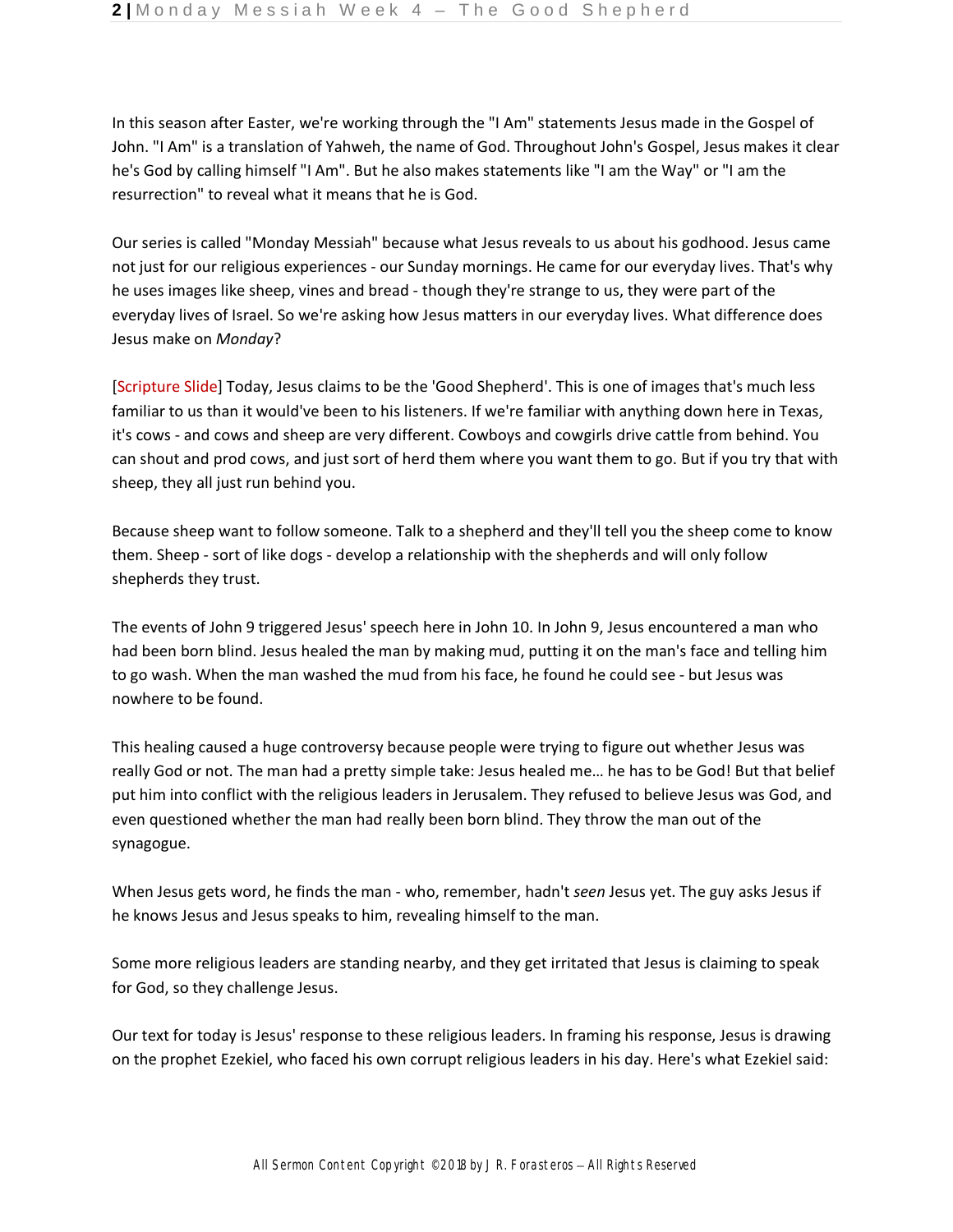Son of man, prophesy against the shepherds, the leaders of Israel. Give them this message from the Sovereign LORD: What sorrow awaits you shepherds who feed yourselves instead of your flocks. Shouldn't shepherds feed their sheep? You drink the milk, wear the wool, and butcher the best animals, but you let your flocks starve. You have not taken care of the weak. You have not tended the sick or bound up the injured. You have not gone looking for those who have wandered away and are lost. Instead, you have ruled them with harshness and cruelty. So my sheep have been scattered without a shepherd, and they are easy prey for any wild animal…

This is what the Sovereign LORD says: I myself will search and find my sheep. I will be like a shepherd looking for his scattered flock. I will find my sheep and rescue them from all the places where they were scattered on that dark and cloudy day. -- Ezekiel 34:2-5, 11-12

Ezekiel envisioned a day when God would become the True Shepherd, a Good Shepherd to stand against all these evil leaders who don't care about the people in their care, but only fend for themselves. With that in mind, let's read Jesus' words to these Pharisees who have thrown the healed man out of the synagogue:

"I am the good shepherd. The good shepherd sacrifices his life for the sheep. A hired hand will run when he sees a wolf coming. He will abandon the sheep because they don't belong to him and he isn't their shepherd. And so the wolf attacks them and scatters the flock. The hired hand runs away because he's working only for the money and doesn't really care about the sheep.

"I am the good shepherd; I know my own sheep, and they know me, just as my Father knows me and I know the Father. So I sacrifice my life for the sheep. I have other sheep, too, that are not in this sheepfold. I must bring them also. They will listen to my voice, and there will be one flock with one shepherd.

"The Father loves me because I sacrifice my life so I may take it back again. No one can take my life from me. I sacrifice it voluntarily. For I have the authority to lay it down when I want to and also to take it up again. For this is what my Father has commanded." -- John 10:11-18

Jesus claims he is the good shepherd and his very death proves it. While the evil shepherds spend their time taking care of themselves, exploiting the sheep for their own good, using their power to manipulate their sheep for their own ends, Jesus dies for his sheep.

And, just as the blind man knew Jesus by his voice, so will all of Jesus' sheep learn to recognize the voice of their shepherd, the one who gave them new life.

This is the essential truth everyone who follows Jesus must cling to: Jesus gave up his very life for us, to open the way to God's new reality and invite us into relationship with him.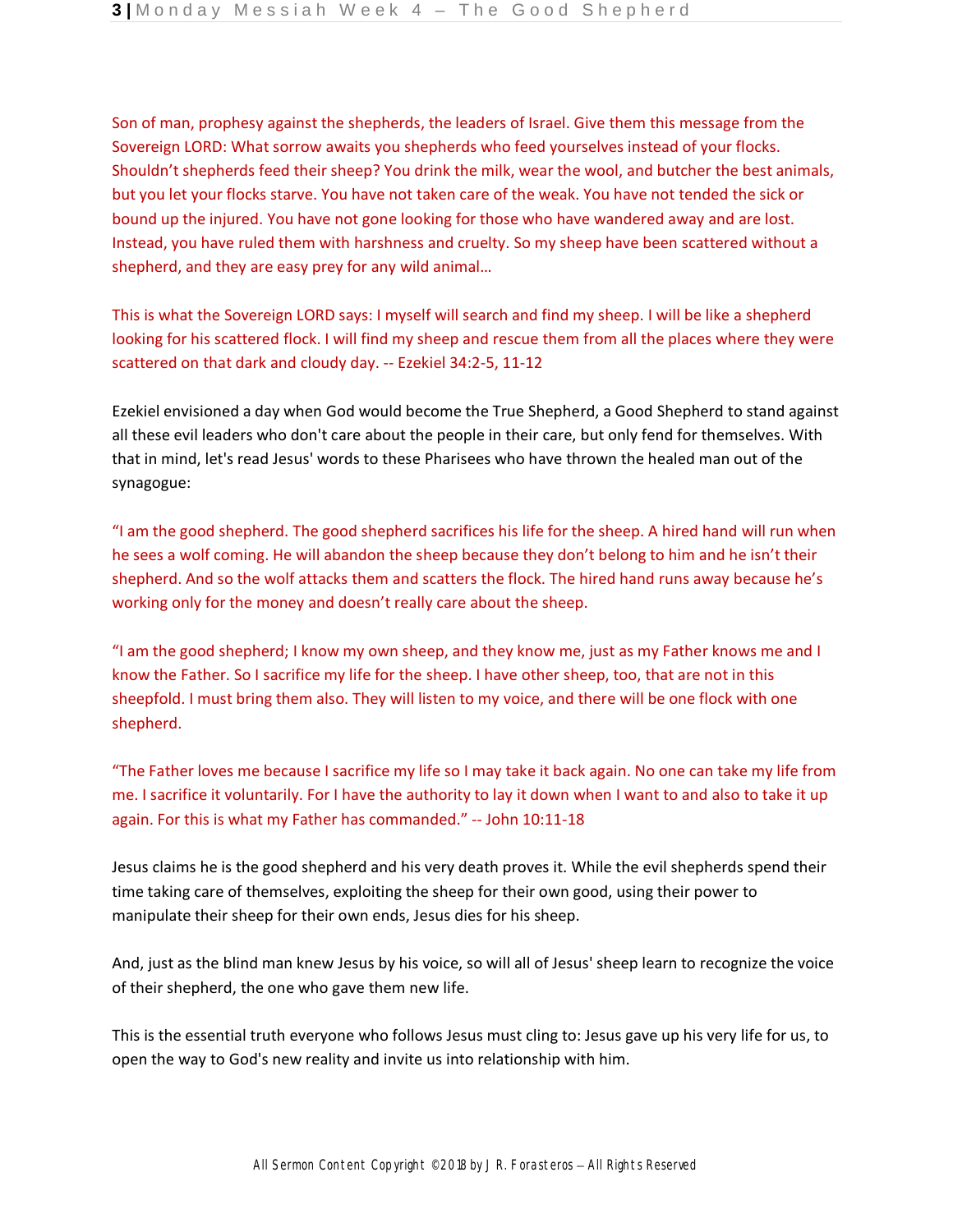If anyone offers something else, if anyone uses faith or the appearance of faith to manipulate us into anything else, it's a false religion. Paul warned the churches he planted in Galatia

Let God's curse fall on anyone, including us or even an angel from heaven, who preaches a different kind of Good News than the one we preached to you. I say again what we have said before: If anyone preaches any other Good News than the one you welcomed, let that person be cursed. -- Galatians 1:8-9

If anyone - even a pastor or church leader or someone claiming to be an angel! - offers something that doesn't look like Jesus' death and resurrection, it's false.

For the man born blind, it was a system that refused to believe God could work without the permission of the gatekeepers. For the churches in Galatia, it was a kind of legalism that said salvation was found in working hard enough to earn God's favor. Today, it takes many forms, from pastors flying around in private jets while their congregants struggle to make ends meet to using religion to manipulate people's emotions and behavior for status or numbers.

What they all have in common is a desire to *control*. These evil shepherds want the sheep to listen to *their* voices instead of Jesus'.

It makes sense: If you rely on *me* for your information about who God is, what God wants, then I have a lot of power over you.

But Jesus claims here *he* is the Good Shepherd, that he speaks to his sheep and that his sheep can hear him, learn to recognize his voice and follow him. We call this the 'priesthood of all believers' - it essentially means we all have the same access to Jesus. We don't need a priest or pastor to connect with God for us.

Friends, I understand *why* religion gets turned into a tool for manipulation. We're told God is disgusted by us, so why would he speak to us? And frankly, it's work to be responsible for our own faith. It's *easier*  to outsource it to a pastor.

But Jesus comes to each of us, calls us his own. He speaks to us in ways we can learn to hear and understand.

One of the ways the Church has long practiced listening for Jesus' voice is through a way of reading the Bible called a sacred reading. This is a way of reading that is less about learning new information than it is about allowing God to speak to us and transform us.

We're going to practice doing a sacred reading together today using Psalm 23 - a song about God the Good Shepherd.

[Explanation of Sacred Reading]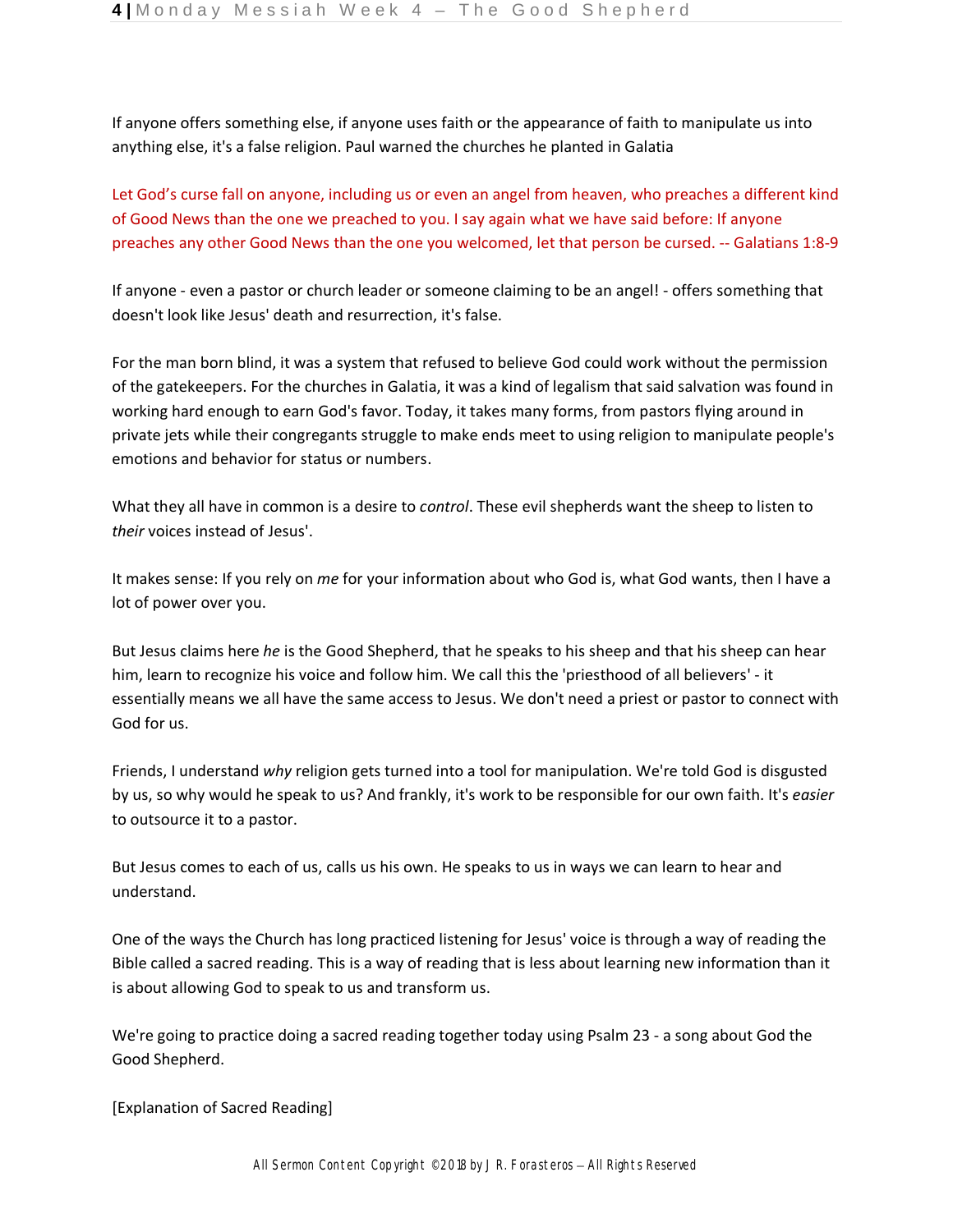## **Sacred Reading of Psalm 23**

The LORD is my shepherd; I have all that I need. He lets me rest in green meadows; he leads me beside peaceful streams. He renews my strength. He guides me along right paths, bringing honor to his name. Even when I walk through the darkest valley, I will not be afraid, for you are close beside me. Your rod and your staff protect and comfort me. You prepare a feast for me in the presence of my enemies. You honor me by anointing my head with oil. My cup overflows with blessings. Surely your goodness and unfailing love will pursue me all the days of my life, and I will live in the house of the LORD forever. -- Psalm 23 (NLT)

GOD, my shepherd! I don't need a thing. You have bedded me down in lush meadows, you find me quiet pools to drink from. True to your word, you let me catch my breath and send me in the right direction.

Even when the way goes through Death Valley, I'm not afraid when you walk at my side. Your trusty shepherd's crook makes me feel secure.